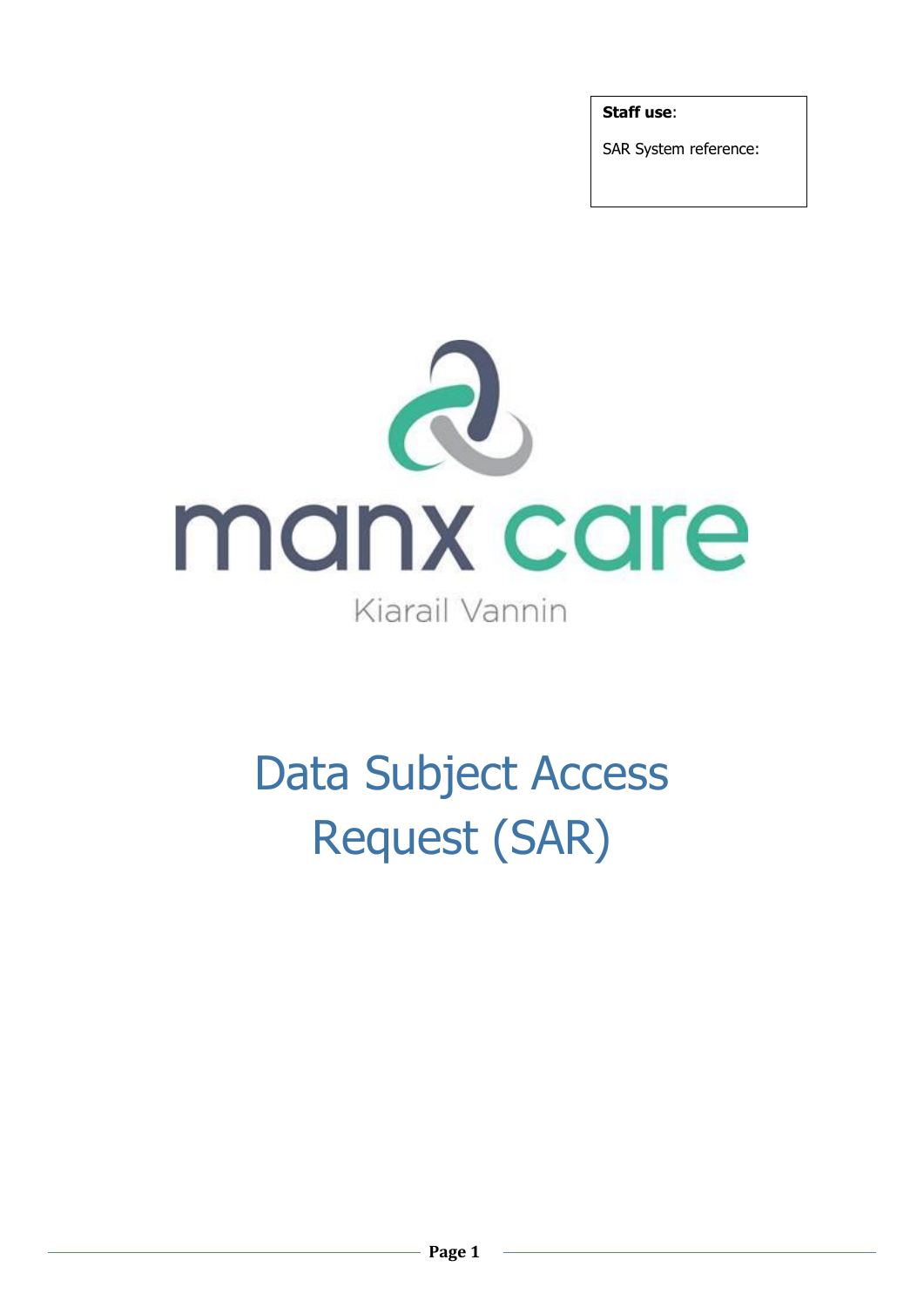# **Section 01 – 'Data Subject' or 'Applicants' Details (mandatory)**

(If you are requesting information on behalf of another i.e. you are their representative fill in Section 01 with their details, if it is children's records also fill in Section 03).

This request is for 'personal data' held by Manx Care.

It is recommended that you use this form when making your request as it is designed to capture all the information required.

Please read all the Subject Access Request Guidance Notes at the back of this form. **Please complete this form in capital letters using black ink.**

| <b>Title</b><br>(please circle one): | <b>Mr</b><br><b>Mrs Miss Ms</b><br>Other (please state):                             |
|--------------------------------------|--------------------------------------------------------------------------------------|
| Family Name /<br>Surname:            |                                                                                      |
| First Names(s):                      |                                                                                      |
| Current address:                     | Postcode:                                                                            |
| Contact telephone<br>number(s)       |                                                                                      |
| Email address:                       |                                                                                      |
| Date of Birth:                       | Please provide proof of identity -<br>see guidance notes at the end of<br>this form. |

## **Children's Records:**

Please note if you are requesting your child's records you will have to provide proof of parental responsibility. You must also complete Section 03 of this form.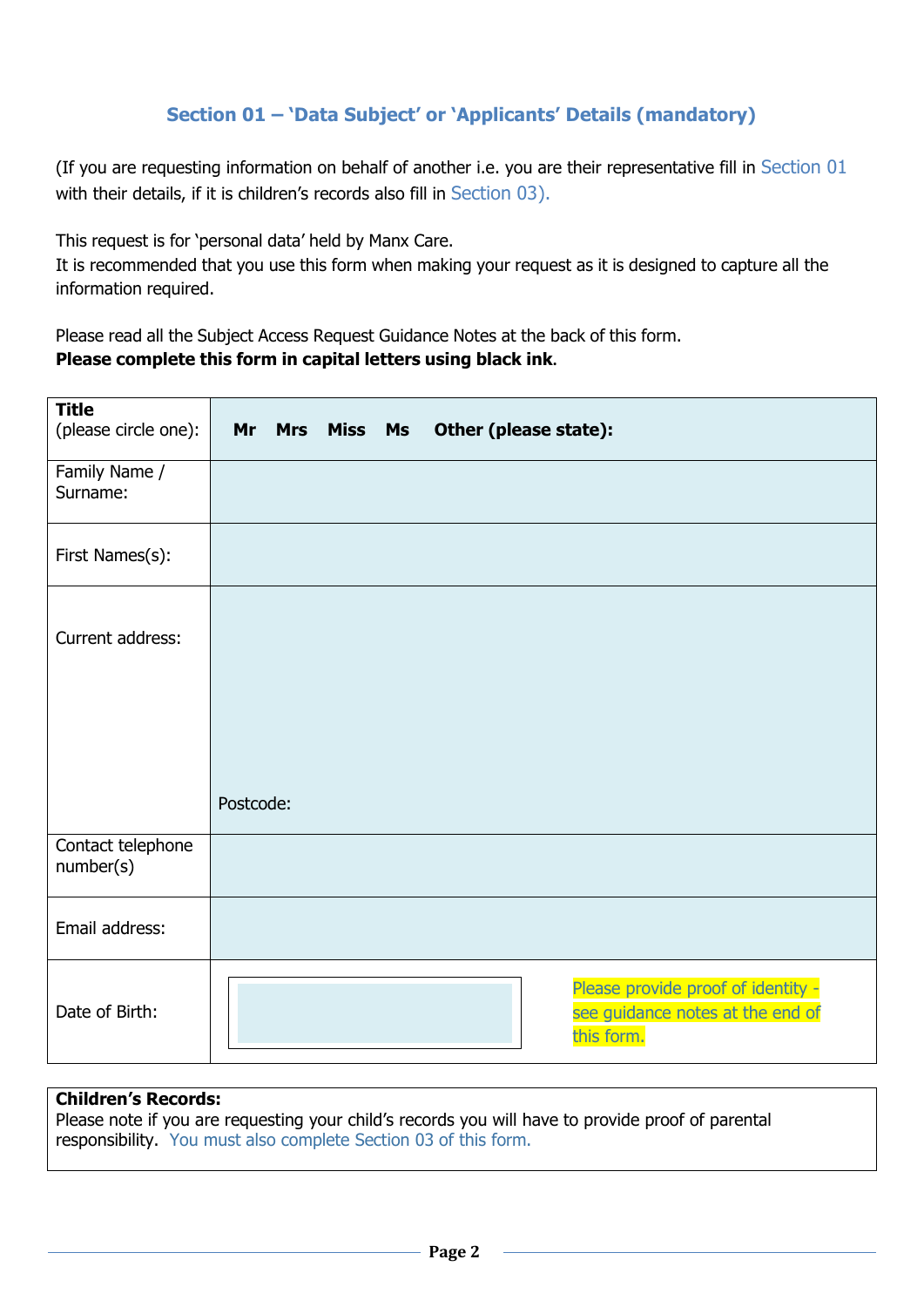# **Sectio n 02 - Details of information required (mandatory)**

Please note that Manx Care does not hold personal information indefinitely. It may be that some information has been destroyed in line with our Records Retention Policies.

**Please note:** We may not release information provided by third parties without their permission.

## **Requesting your GP (General Practitioner) records:**

These must be requested directly with the GP Surgery as Manx Care does not hold them unless the person is deceased.

## **Nobles Records required for a consultation:**

Business as usual requests are when for example, your consultant (who can be at another hospital outside of the Isle of Man) requires an X-ray you have previously had taken. Your consultant will make the request directly to Nobles; there is no need for you to complete this application form.

#### **Making your request:**

Please describe the information you want in the **"My request box"** and tick the area(s) your records are held. We may need to contact you if your request is not clear and this will delay the process for you.

Please give as much information as you can to help us identify the records you are particularly interested in. Include for example, a date range and details of any specific information you would like to know. We will only send you the data that you have requested and that we hold on our records.

| My request - please write clearly |
|-----------------------------------|
|                                   |
|                                   |
|                                   |
|                                   |
|                                   |
|                                   |
|                                   |
|                                   |
|                                   |
|                                   |
|                                   |
|                                   |
|                                   |
|                                   |
|                                   |
|                                   |
|                                   |
|                                   |
|                                   |
|                                   |
|                                   |
|                                   |
|                                   |
|                                   |
|                                   |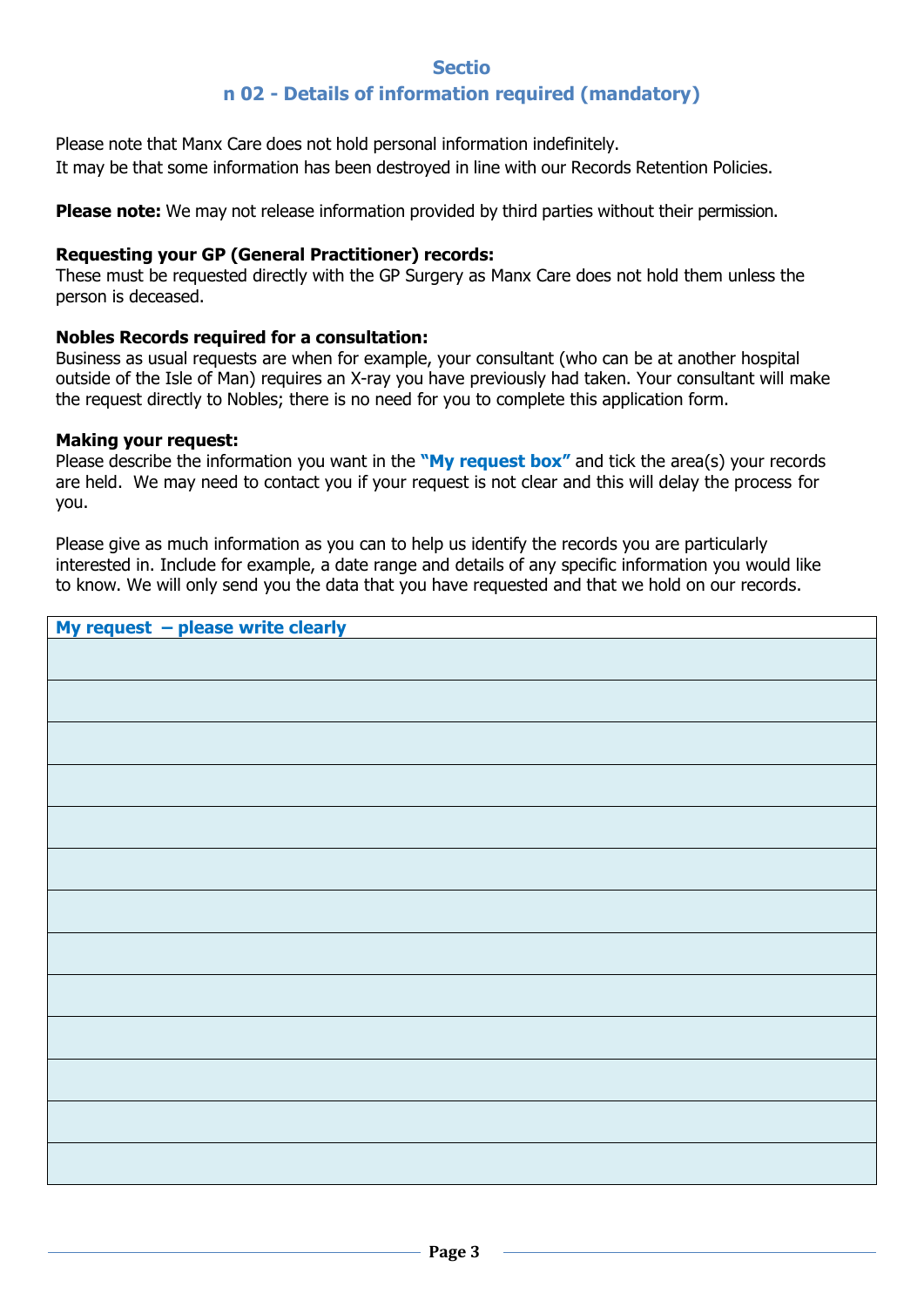# **Please indicate**  $\checkmark$  **the areas your records are held (where you received your care)**

Please note for General Practitioner (GP) records you must contact your surgery yourself.

#### **Nobles Hospital Group**

| <b>General Medical Record held by Nobles</b>   | Does your request include the areas listed in        |
|------------------------------------------------|------------------------------------------------------|
| Includes e.g. surgery                          | the adjacent column? Please $\checkmark$ if it does. |
| <b>Nobles - Audiology</b>                      |                                                      |
| <b>Nobles - Emergency Department (A&amp;E)</b> |                                                      |
| <b>Nobles - Maternity</b>                      |                                                      |
| <b>Nobles - Pathology / Results</b>            |                                                      |
| Nobles - Radiology (images, scans & X-rays)    |                                                      |
| <b>Nobles - Physiotherapy at all sites</b>     | Please state location in "My request box"            |
| <b>Ramsey Cottage Hospital</b>                 |                                                      |
| <b>Occupational Therapy at Nobles site</b>     |                                                      |
| <b>Occupational Therapy - other sites</b>      | Please state location in "My request box"            |
| <b>Dieticians</b>                              |                                                      |

## **Community and Primary Care Health Services**

| <b>Manx Emergency Doctors Service (MEDS)</b>     |                                             |
|--------------------------------------------------|---------------------------------------------|
| <b>Adult Learning Disabilities Liaison Nurse</b> |                                             |
| <b>Adult Learning Disabilities</b>               |                                             |
| <b>Adult Speech &amp; Language Therapy</b>       |                                             |
| <b>Adult Therapy Services</b>                    |                                             |
| <b>Parkinson's Nurse Specialist</b>              |                                             |
| <b>Continence Advisor</b>                        |                                             |
| <b>Long Term Conditions Coordinators</b>         |                                             |
| <b>Health Visitor for vulnerable Adults</b>      |                                             |
| <b>Health Visitors</b>                           |                                             |
| <b>Community Health Safeguarding Team</b>        |                                             |
| <b>Tissue Viability Nurse</b>                    |                                             |
| <b>Ramsey wound management</b>                   |                                             |
| <b>Podiatry</b>                                  |                                             |
| <b>Wheelchair Services</b>                       |                                             |
| <b>Family Planning Clinic</b>                    |                                             |
| <b>District Nurses</b>                           |                                             |
| <b>School Nurses</b>                             |                                             |
| <b>Children's Therapy Services</b>               |                                             |
| <b>Government Dental Services</b>                |                                             |
| <b>IOM Prison Health Service</b>                 |                                             |
| <b>Opticians</b>                                 | Please state sight tests and/or vouchers in |
|                                                  | "My request box"                            |

#### **Social Services**

|  | <b>Children &amp; Families Social Care</b> |  |
|--|--------------------------------------------|--|
|  | <b>Adult Social Work</b>                   |  |
|  | <b>Adult Residential Care</b>              |  |

#### **Other Services**

| <b>Mental Health Services</b> |                                         |
|-------------------------------|-----------------------------------------|
| <b>Occupational Health</b>    | For IOM Government staff employees only |

The list above is not exhaustive please use the box on the following page if necessary.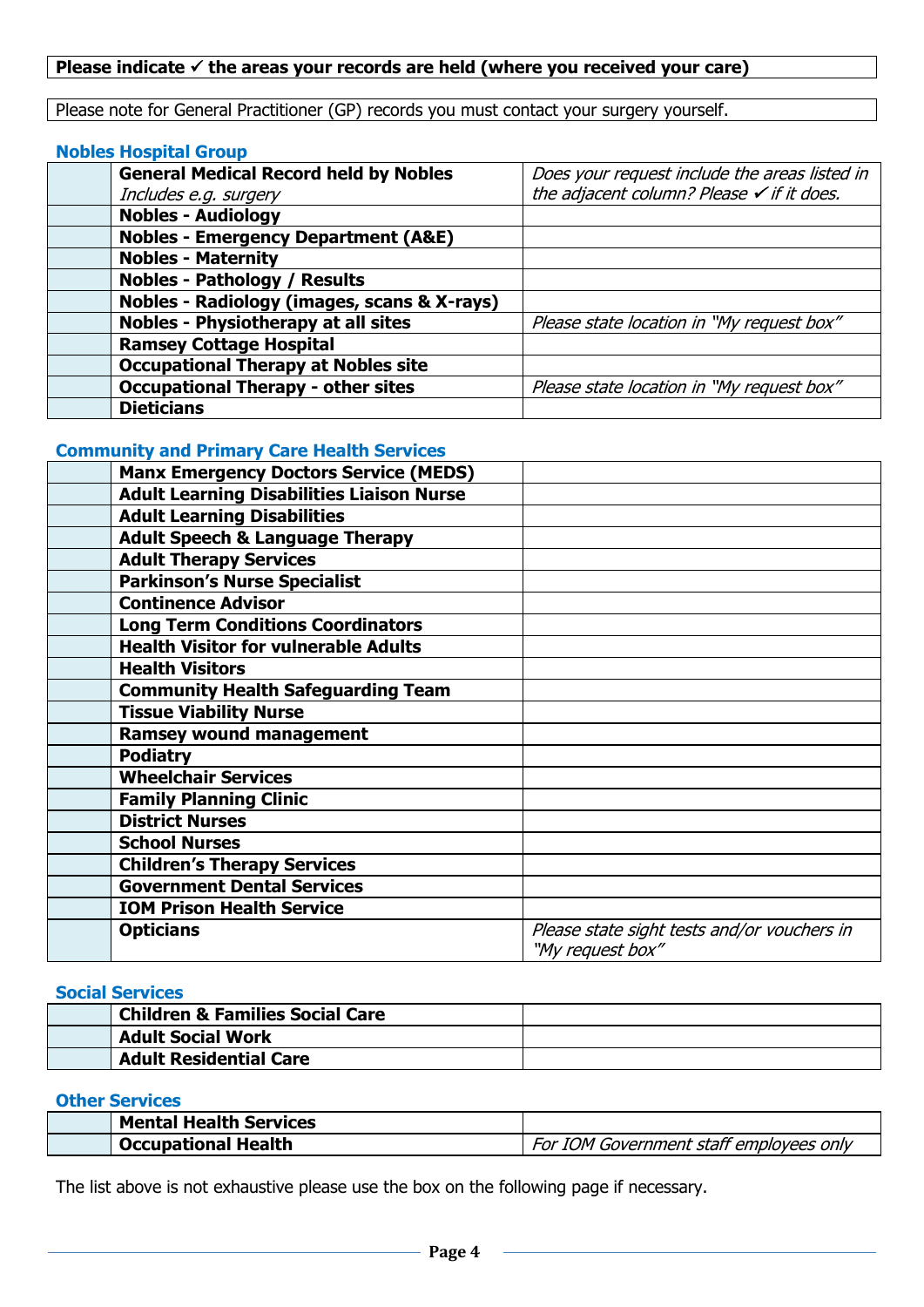The list above is not exhaustive, if you cannot find the area you had your care in please tell us about it here:

# **Section 03 – Children's records (if applicable)**

Please note – Personal information about a child will only be disclosed to parents, advocates or solicitors, if staff are satisfied that the child's informed consent has been freely given, or it is in the child's best interest. Information will only be disclosed to those parents/agents who have signed the form. Both parents should sign the form if this is a joint application.

Manx Care will seek consent of the child, or young person, when they are of an age and understanding to give informed consent freely to their data being released to you, even if you have parental responsibility for them. If they are deemed competent to make the decision, we will honour it. Should they refuse to consent, we may not disclose the information to you.

| Full Name:                                                                                         |  | Date of Birth: |  |  |
|----------------------------------------------------------------------------------------------------|--|----------------|--|--|
| Address:                                                                                           |  | Postcode:      |  |  |
| Full Name:                                                                                         |  | Date of Birth: |  |  |
| Address:                                                                                           |  | Postcode:      |  |  |
| Full Name:                                                                                         |  | Date of Birth: |  |  |
| Address:                                                                                           |  | Postcode:      |  |  |
| Continue on a separate sheet if required.<br>Please tick this box if a separate sheet is included: |  |                |  |  |

Please detail the children that you would like records for:

## **Section 04 – Previous Subject Access Requests (if Applicable)**

Please note – this section only applies if we have had a previous subject access request (SAR) disclosure for the person named in Section 1. SARs made within 6 months of each other may be declined if the information we hold has not been updated.

| Date of previous                          | Name on previous |
|-------------------------------------------|------------------|
| SAR application:                          | Application:     |
| Details of previous records<br>requested: |                  |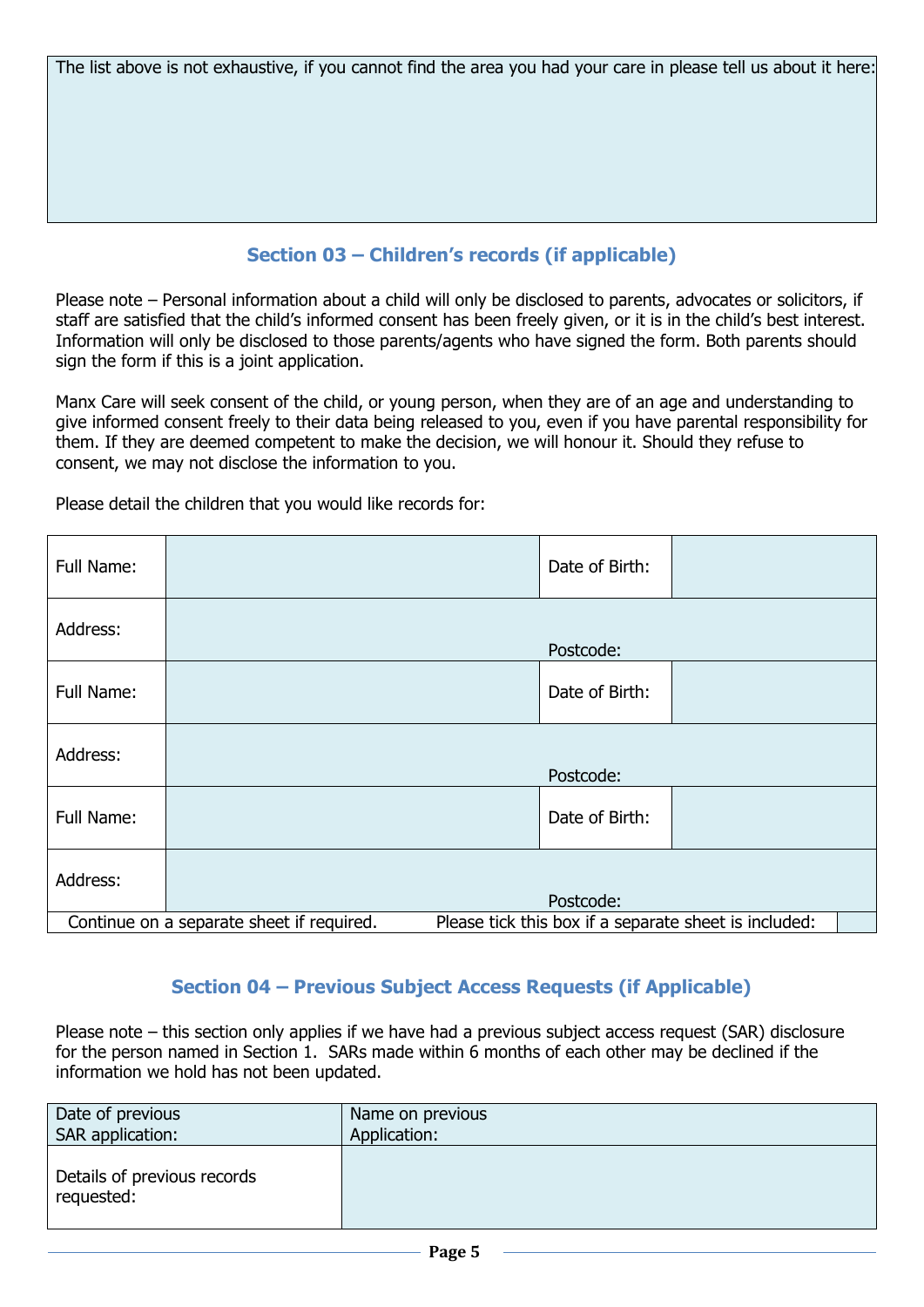# **Section 05 – Representative's Details (if relevant)**

| Representative's<br>name and<br>company (if<br>applicable) |           |
|------------------------------------------------------------|-----------|
|                                                            | Postcode: |
| Representative's<br>telephone number                       |           |
| Representative's<br>email address                          |           |

# **Section 06 – Declaration (mandatory - tick as appropriate) and identity proofs**

|                | I am the person named in Section 01. The information supplied in this request is correct                                                                                               |
|----------------|----------------------------------------------------------------------------------------------------------------------------------------------------------------------------------------|
|                | I am the person named in Section 01. The information supplied in this request is correct and<br>I would like my data to be disclosed to the representative, named in Section 05 above. |
|                | I have parental responsibility for the person(s) named in Section $03$ (see guidance notes).                                                                                           |
| Signed:        |                                                                                                                                                                                        |
| Print<br>Name: | Date signed:                                                                                                                                                                           |

A person who impersonates another, or attempts to impersonate another, may be guilty of an offence.

To establish your identity (so that we can release your records) we need to see:

- one photo identity proof and
- one proof of the address you live at.

## **Do not send in original documents - a photocopy is acceptable**.

| Identity proof required                                                                                                                                     | Type of copy proof submitted with the application |
|-------------------------------------------------------------------------------------------------------------------------------------------------------------|---------------------------------------------------|
| Photographic proof:<br>e.g. driving licence, passport, IOM Government 18+<br>card                                                                           |                                                   |
| Proof of where you live:<br>e.g. a recent utility bill, bank statement or official<br>IOM Government letter.<br>It must have your own name on the document. |                                                   |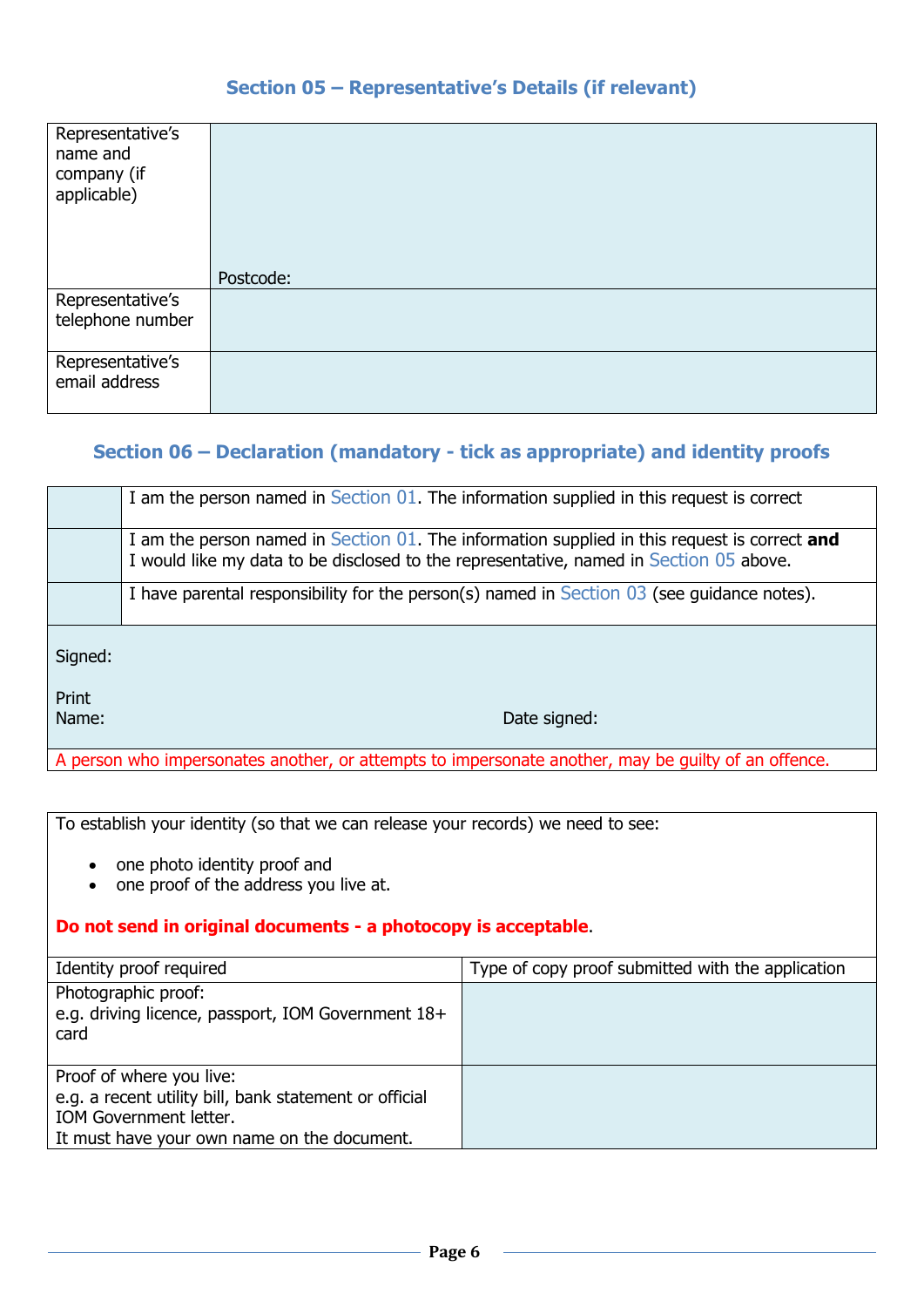Information Governance Team Tel: (01624) 642621 Email: DPO-Manx[Care@gov.im](mailto:DPO-ManxCare@gov.im) Please title your email "SAR Application"

## **What happens next?**

| Use this checklist to help make sure your application is valid                                            |
|-----------------------------------------------------------------------------------------------------------|
| Are the contact details in Section 1 (and Representative Details in Section $5 -$ if applicable) correct? |
| Have you provided enough detail about your request in Section 2?                                          |
| Have you signed Section 6?                                                                                |
| Have you enclosed two forms of copy identification proofs?                                                |
| If applicable - have you enclosed proof of parental responsibility?                                       |
| If applicable - have you enclosed authority to represent the data subject?                                |

#### **Send the form and copy proofs to:**

 Information Governance Team Crookall House Demesne Road Douglas Isle of Man IM1 3QA

## **What we do once we have received your application.**

- We will acknowledge your request in writing and start processing your records.
- If your request is valid, but we are unable to identify you we will advise you of this. Your request may be closed or delayed because of this.
- We will write to you again once the record(s) is ready for collection. We will also write to confirm if there are no records available.

## **Please note:**

 The period of one calendar month (in which we must respond to your request) cannot commence until we are satisfied that the proper documentation has been received.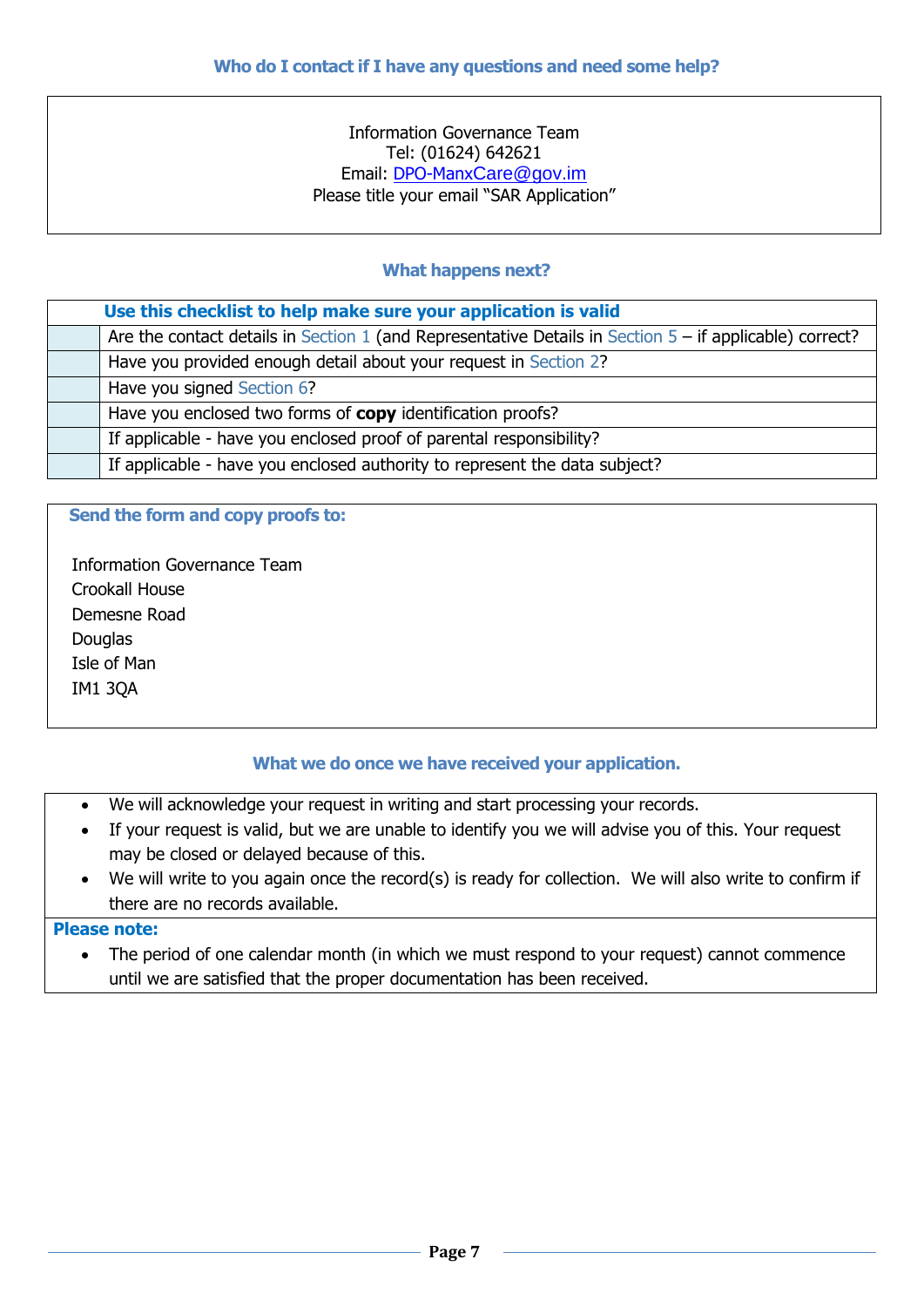# **Subject Access Request - Guidance Notes for completing the application form**

#### **Subject Access Requests - Background**

Subject to certain exemptions, you have a right to be told whether we hold any personal information about you and a right to have a copy of that information.

Any third party information held within your records will be removed from any copies given to you. You are not entitled to be given information about someone else, unless that person agrees and gives their written consent.

If you wish to discuss any aspect of your request; please telephone the Manx Care Information Governance Team: **(01624) 642621** for further guidance.

A Subject Access Request cannot be processed without the data subject's (the person whose details are being requested) signature (consent) unless you are requesting children's records and you have parental responsibility.

Agents (for example: Advocates) may request information on behalf of a data subject. Manx Care retains the right in certain circumstances to establish informed consent with an individual if an Agent is acting on their behalf prior to disclosure.

#### **Section 01 - Proof of Identity**

We need to be satisfied that you are who you say you are.

Consequently, two forms of evidence of identity will be required to process your application. These proofs **should be a photocopy**; do not provide the original documents as we cannot be responsible for their safe keeping.

#### **Section 01 – Fee and processing your application**

Under GDPR, most requests for information can be made free of charge. However, a reasonable fee can be charged for further copies of the same information, particularly if it is repetitive.

Manx Care has **one calendar month** from when payment is received (if applicable) to process your Subject Access Request. Once this completed form and the above fee (if applicable) is received by Manx Care, your application will be processed accordingly. Please note that the time scale can be extended by a further two months where the request is complex. You will be contacted within the first calendar month if an extension is required.

The information that we disclose to you is a copy of your data held and not a disclosure of the original document(s).

A copy of any information supplied must be collected by you. It will be posted only in exceptional circumstances.